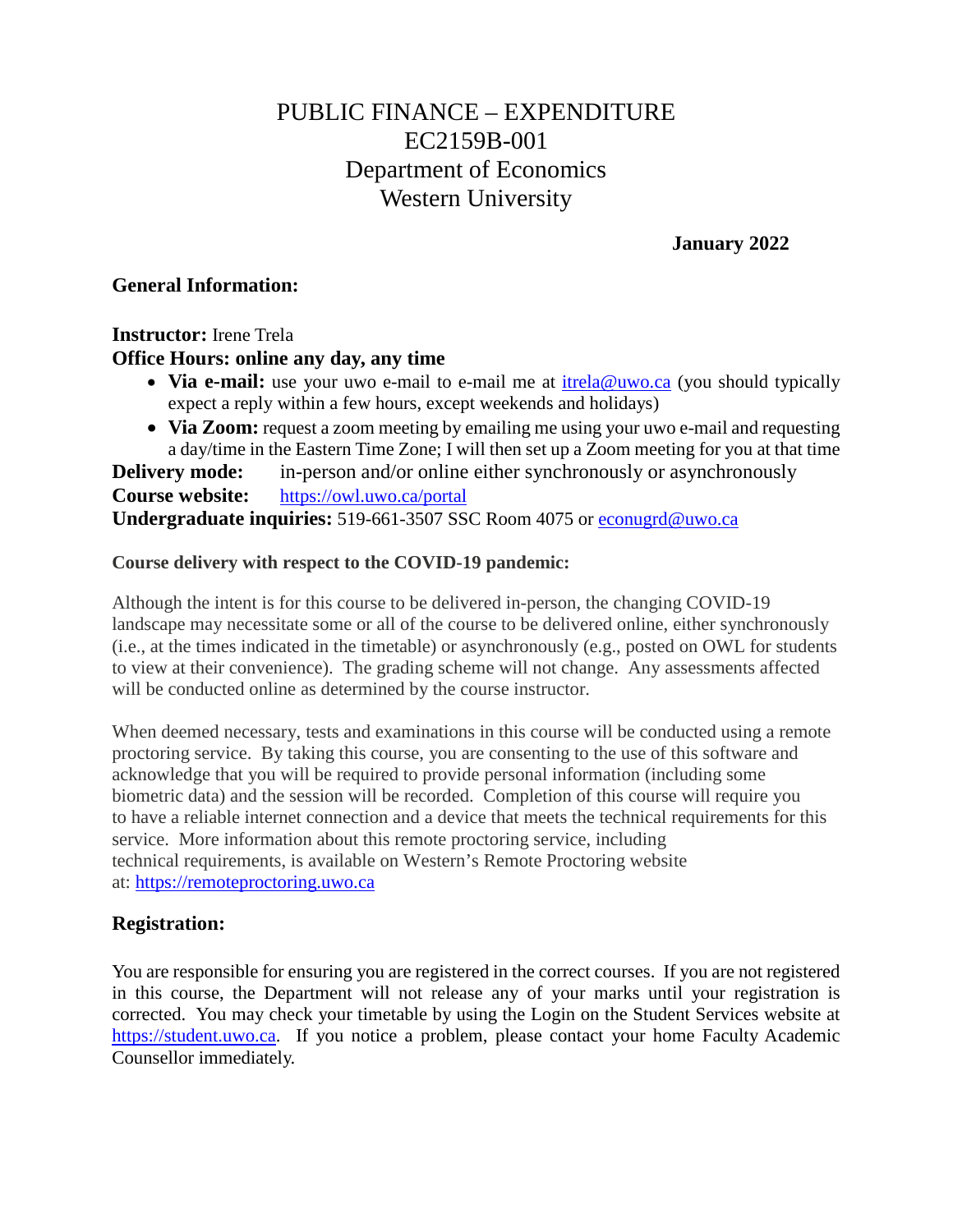## **Prerequisite Note:**

The prerequisite for this course is Economics 2150A/B. The antirequisite for this course is Economics 3328A.

You are responsible for ensuring that you have successfully completed all course prerequisites, and that you have not taken an antirequisite course. Lack of prerequisites may not be used as a basis for appeal. If you are found to be ineligible for a course, you may be removed from it at any time and you will receive no adjustment to your fees. This decision cannot be appealed.

If you find that you do not have the course prerequisites, it is in your best interest to drop the course well before the end of the add/drop period. Your prompt attention to this matter will not only help protect your academic record, but will ensure that spaces become available for students who require the course in question for graduation.

#### **Course Objectives:**

This course will acquaint students with welfare economics, market failure and the economic role of government. The focus will be on the spending activities of government and its influences on the allocation of resources and distribution of income. You will be introduced to the important concepts of economic efficiency and equity, the virtues of the pricing mechanism in achieving them, and the circumstances justifying government intervention in attaining them.

#### **Course Learning Outcomes:**

Students will be able to identify and describe the structure of institutions at various levels of government in Canada and understand the working of fiscal federation.

Students will be able to explain the meaning of a market economy and how markets allocate society's scarce resources.

Students will be able to identify the costs and benefits to society in a perfectly competitive market structure.

Students will be able explain what it means for markets to fail and the role of government in finding solutions for market failure.

Students will be able to analyze the ethical and social justice dimensions of market and policy outcomes.

Students will be able to apply algebraic and graphical tools to analyze fiscal policies including income redistribution, social insurance, provision of public goods, and taxes and subsidies as tools for internalizing externalities.

Students will be able to evaluate some of the unintended consequences of fiscal policy.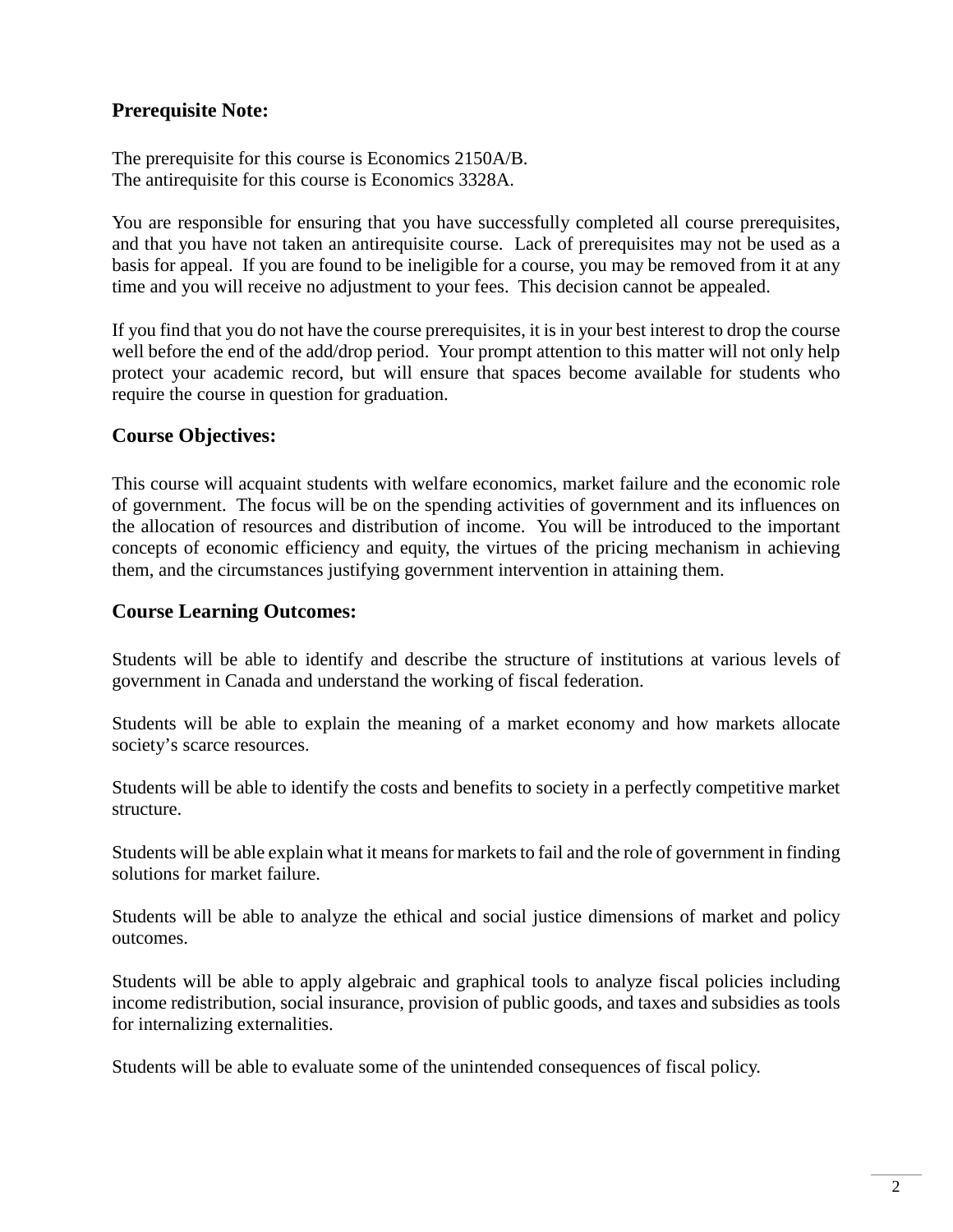# **Textbook:**

Harvey S. Rosen, Jean-Francois Wen and Tracy Snoddon. *Public Finance in Canada*, 5th Canadian Edition, McGraw-Hill Ryerson, 2016.

### **Course Website:**

[http://owl.uwo.ca](http://owl.uwo.ca/) : this site gives you access to lecture notes (including questions in your lecture notes that will help guide you in working your assigned homework and review questions), homework questions (textbook and additional questions that you need to practice to do well on exams), review questions (additional questions that you need to practice to do well on exams), and announcements (i.e. exam scheduling and other important announcements). **Students are reminded that lecture notes (and questions in the lecture notes) as well as homework and review questions will ALL be subject to examination.** 

#### **Communication:**

- Students should check the course OWL site for announcements and/or their uwo email for new messages posted to OWL
- Students can email me at [itrela@uwo.ca](mailto:itrela@uwo.ca) if they have any questions or personal matters they wish to discuss (expect a reply reasonably soon after sending or at least within a few hours)
- Students can book a zoom meeting with me if they wish to discuss questions in more detail. Zoom meetings can be booked almost instantaneously (if I'm monitoring my e-mail), or at least for the same day, or booked in advance.

# **Technical Requirements:**

- Laptop or computer
- Stable internet connection
- Microphone and Webcam
- Scanner/ Smartphone

This equipment is needed for the following purposes: (1) to access the resources and announcements on OWL, (2) to participate in virtual office hours using Zoom, (3) when necessary, to write exams on OWL and for virtual proctoring of any exams, and (4) to be prepared for unforeseen circumstances. One such circumstance is that, if an OWL exam is disrupted by technical difficulties, students may be required to scan or take pictures of handwritten answers and send these images to the instructor via email.

For technical support, see the OWL Help page or contact Western Technology Services Helpdesk (https:/wts.uwo.ca/about-wts/contact.html). Google Chrome or Mozilla Firefox are the preferred browsers for OWL; update your browser frequently.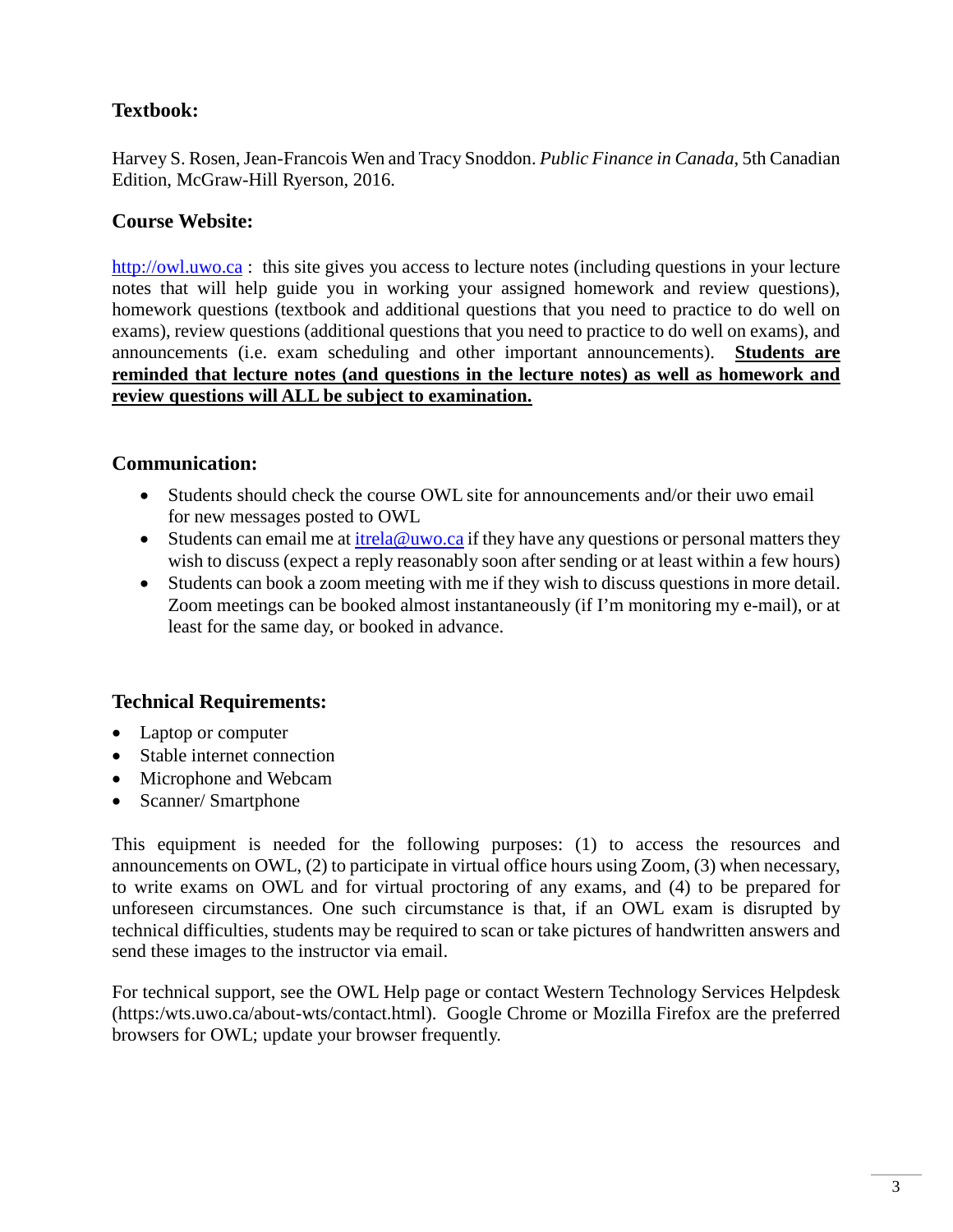### **Assessments and Grading:**

| Assessment | Tentative | Tentative         | Tentative    | Allotted | Weight |
|------------|-----------|-------------------|--------------|----------|--------|
|            | Date      | <b>Start Time</b> | End Time     | Time     |        |
| Midterm    | Tues.     | $5:00$ PM ET      | $7:00$ PM ET | 2 hours  | 40%    |
|            | March 1   |                   |              |          |        |
| Final Exam | TBA       | TBA               | <b>TBA</b>   | 2 hours  | 60%    |

Exams will be scheduled officially by the Registrar's Office, but they are tentatively set for the dates/times noted above, though subject to change. Students will be notified once officially scheduled.

ET refers to Eastern Time.

The midterm and final exams will be in mixed format that may contain some or all of the following types of questions:

True/False Questions True/False 'Grouped' questions Fill-in-the-blank Questions Fill-in-the-blank 'Grouped' Questions Multiple Choice Questions

'Grouped' questions are a series of questions pertaining to a diagram or word statement.

Exams will be administered in-person (or when deemed necessary, online in OWL). Details to follow at a later date.

The final exam will be cumulative.

#### **Policy Regarding Missed Assessments:**

Students **must** follow Western University's procedures for approval of their absence from any exam in order to receive an accommodation. Please see the **Please Note Department Policies for 2021-2022** section of this syllabus for details on these procedures. If during the Winter 2022 term Western University announces any changes to these procedures, please follow those procedures.

# **STUDENTS WHO MISS AN EXAM (MIDTERM OR FINAL) MUST ALSO E-MAIL ME OF THEIR ABSENCE FROM THE EXAM AT LEAST 1 HOUR PRIOR TO THE COMMENCEMENT OF THE EXAM.**

Students with an approved absence from the original scheduled midterm exam will have the weight of the midterm transferred to the final exam. No makeup exam will be given.

Students with an approved absence from the original scheduled final exam AND who e-mailed me at least 1 hour prior to the commencement of the final exam will be required to write a final makeup exam that may be zoom-proctored and have a different format than the original scheduled final exam. Students with an approved absence from the original scheduled final exam but who neglected to e-mail me of their absence at least 1 HOUR PRIOR to the commencement of the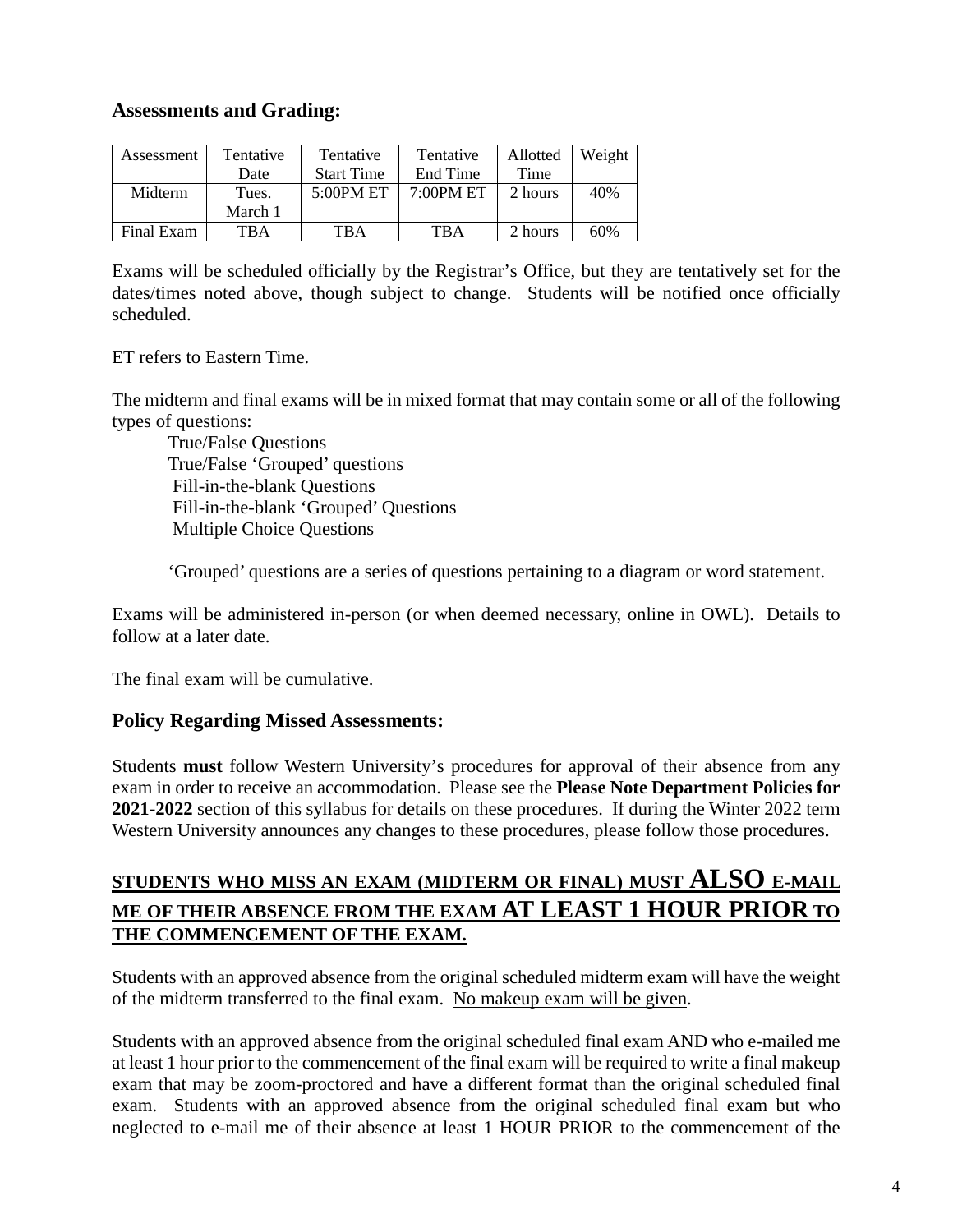original scheduled final exam, will need to contact me for additional steps.

## **Online Proctoring Notice:**

Makeup exams in this course may be conducted using Zoom. If so, you will be required to keep your camera on for the entire session, hold up your student card for identification purposes, and share your screen with the invigilator if asked to do so at any time during the exam. The exam session will not be recorded.

More information about the use of Zoom for exam invigilation is available in the Online Proctoring Guidelines at the following link: [https://www.uwo.ca/univsec/pdf/onlineproctorguidelines.pdf.](https://www.uwo.ca/univsec/pdf/onlineproctorguidelines.pdf) Completion of this course will require you to have a reliable internet connection and a device that meets the system requirements for Zoom. Information about the system requirements are available at the following link:<https://support.zoom.us/hc/en-us>

Please note that Zoom servers are located outside Canada. If you would prefer to use only your first name or a nickname to login to Zoom, please discuss this with your instructor in advance of the test or examination.

## **Topics Covered and Reading List:**

Introduction to Public Finance in Canada – Chapter 1

Efficiency, Markets and Government – Chapter 3, Economic Efficiency, pgs. 39-40, Consumer Surplus, p. 48, Appendix, pgs. 59-61; Chapter 4, Public and Private Goods Defined, pg. 64, Horizontal Summation, p. 66, and Vertical Summation, p. 68

The Economic Roles of Government – Chapter 2, Nonexistence of Markets, p. 32; Chapter 9, The Role of Insurance, pgs. 175-184; Chapter 10, The Rationale for Public Employment Insurance, pgs. 202-203; Chapter 12, Social Welfare Programs, pgs. 240-241 and Analysis of Work Incentives, pgs. 247-251; Chapter 14, Incidence of a unit tax imposed on the supply side, pg. 286 #1, and Taxes on Factors: The payroll tax, pgs. 289 (but assume it is levied on suppliers); Chapter 15, Excess Burden Measurement with Demand Curves, pgs. 313-315, The Excess Burden of a Subsidy, pgs. 316-317

Externalities – Chapter 5 **(we will cover Chapter 5 first, then go back to cover Chapter 4)**, The Nature of Externalities, p. 80, Negative Externalities and Economic Efficiency, pgs. 80-84 (but ignore the welfare effects discussed in the textbook using Method #2 as they are different than the welfare effects presented in your lecture notes because of our assumption of a competitive market), Positive Externalities and Economic Efficiency, pgs. 84-85, Bargaining and the Coase Theorem, pgs. 85-87 (but make note that the textbook uses a different framework for their analysis than what is presented in your lecture notes; the framework in your lecture notes is the one more often used in reality), Taxes and Negative Externalities, pgs. 88-89, Emissions Fees and Negative Externalities, pgs. 90-92, A Tradable Permit Scheme and Negative Externalities, pgs. 92-94, Regulation and Negative Externalities, pgs. 94-95, Subsidies and Positive Externalities, p. 95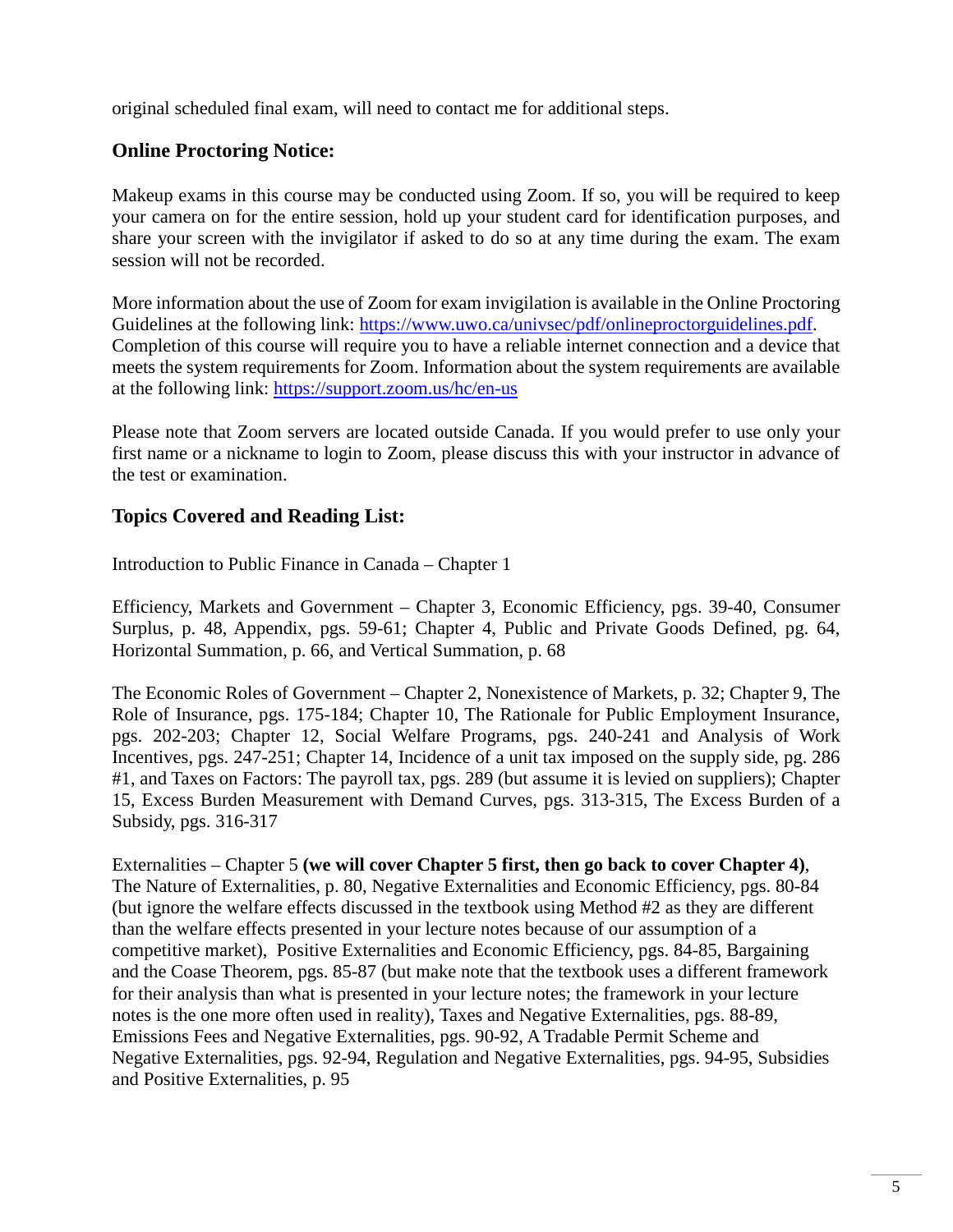Public goods – Chapter 4, pgs. 64-70 (but disregard any discussion about MRS and MRT and Pareto Efficiency), Provision of Public Goods Financed by distortionary Taxation, pg. 70 (but disregard any discussion about MR)

Income Redistribution – Chapter 6, pgs.101, Poverty, pg. 104, Rationales for Income Redistribution, pgs. 107-109, The Maximin Criterion, pgs. 110-111 (but ignore Figure 6.6), Pareto Efficient Income Redistribution, p.112, Other Considerations, p. 113, Cash Versus In-Kind Transfers, pgs. 113-114, Commodity Egalitarianism and Paternalism, pg. 117

Fiscal Federalism – Chapter 8, p. 145, Background, pgs.146-150, Tiebout Model, pgs. 150-151, Advantages of a Decentralized System, pgs. 154-156, Disadvantages of a Decentralized System, pgs. 156-157, Implications, pgs. 157-158, Intergovernmental Grants, pgs. 159-168

Health Care – Chapter 9, p. 175-184, Externalities, p185, National Medicare in Canada and the Canada Health Act, pgs. 185-192 (but omit any discussion beyond "What will the Canadian health care system look like in the future?")

# **Tips on How to do well in the course:**

- 1. Start each week by reading the course notes (and working the questions in your lecture notes). The course notes are posted on OWL under *Resources>Lecture Notes*. Reference the textbook readings for clarification of the theory presented in the notes (*refer to the previous heading on this syllabus titled "Topics Covered and Reading List" for a complete reading list*).
- 2. Work the homework questions posted on OWL under *Resources>Homework Questions* and the review questions posted on OWL *under Resources*>*Review Questions*. None of these questions will be graded, but they are **vital** in doing well in the course. Why is it so important to work these questions? Because economics requires active learning. The exams will test students not on their ability to memorize the course material but rather on their ability to understand and use logical step-by-step reasoning to arrive at answers. *Passively reading your notes and textbook rarely results in a passing grade.*
- 3. If you have any questions, please email me. I will be monitoring my email daily, and you should typically expect a reply reasonably soon after your message is sent or at least within a few hours, excluding weekends and holidays.
- 4. If you would like to discuss course-related material in more detail than what may be possible in an e-mail, best to book a zoom meeting with me. A meeting can be booked almost instantaneously, or at least for the same day, or booked in advance.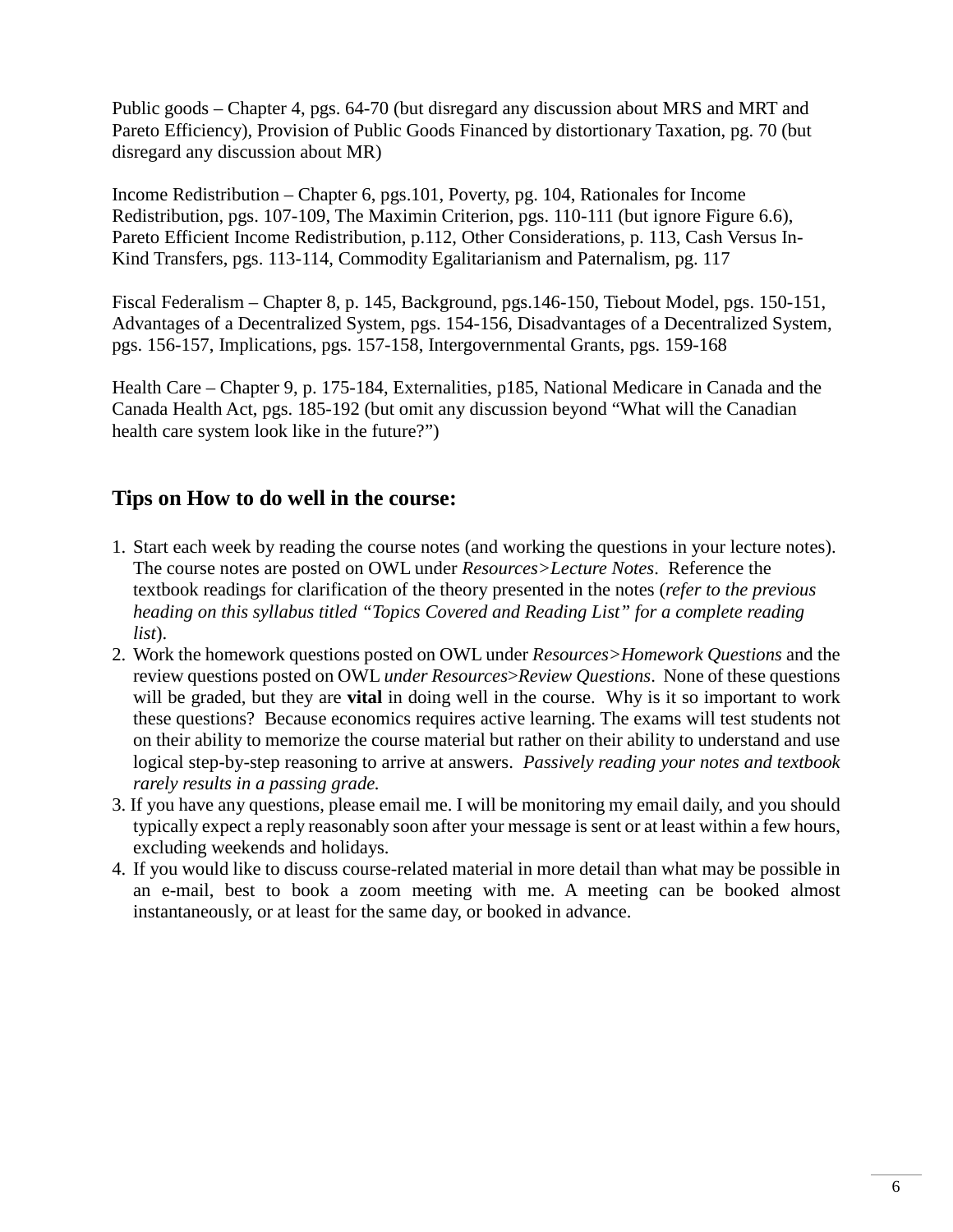#### **Please Note**

#### **Department & University Policies for Winter 2022**

The University expects all students to take responsibility for their own Academic Programs. Students should also check their registration to ensure they are enrolled in the correct courses.

- 1. **Guidelines, policies, and your academic rights and responsibilities** are posted online in the current Western Academic Calendar at: [http://westerncalendar.uwo.ca.](http://westerncalendar.uwo.ca/) Claiming that "you didn't know what to do" is not an acceptable excuse for not following the stated policies and procedures.
- 2. Students must familiarize themselves with the **"Rules of Conduct for Examinations"** [http://www.uwo.ca/univsec/pdf/academic\\_policies/exam/administration.pdf.](http://www.uwo.ca/univsec/pdf/academic_policies/exam/administration.pdf)
- 3. **Cheating as an academic offence:** Students are responsible for understanding what it means to "cheat." The Department of Economics treats cheating incidents very seriously and will investigate any suspect behavior. Students found guilty will incur penalties that could include a failing grade or being barred from future registration in other Economics courses or programs. The University may impose further penalties such as suspension or expulsion.
- 4. **Plagiarism:** Students must write their essays and assignments in their own words. When taking an idea/passage from another author, it must be acknowledged with quotation marks where appropriate and referenced with footnotes or citations. Plagiarism is an academic offence (see Scholastic Discipline for Undergraduate Students in the Western Calendar at [http://westerncalendar.uwo.ca/PolicyPages.cfm?Command=showCategory&PolicyCategoryI](http://westerncalendar.uwo.ca/PolicyPages.cfm?Command=showCategory&PolicyCategoryID=1&SelectedCalendar=Live&ArchiveID=#Page_20) D=1&SelectedCalendar=Live&ArchiveID=#Page 20).

Western University uses software to check for plagiarism and students may be required to electronically submit their work. Those found guilty will be penalized as noted in point 3.

- 5. It is a Department of Economics policy that **NO** assignments be dated, stamped or accepted by staff. Students must submit assignments to the instructor.
- 6. **Appeals**: University policies and procedures for appealing a mark can be found in the Student Academic Appeals section in the current Western Academic Calendar at: [http://westerncalendar.uwo.ca/PolicyPages.cfm?Command=showCategory&PolicyCategoryI](http://westerncalendar.uwo.ca/PolicyPages.cfm?Command=showCategory&PolicyCategoryID=1&SelectedCalendar=Live&ArchiveID=#Page_14) [D=1&SelectedCalendar=Live&ArchiveID=#Page\\_14.](http://westerncalendar.uwo.ca/PolicyPages.cfm?Command=showCategory&PolicyCategoryID=1&SelectedCalendar=Live&ArchiveID=#Page_14) **Please note the relevant deadlines.**

Department of Economics procedures for appealing a mark can be found here: [https://economics.uwo.ca/undergraduate/program\\_counselling/responsibilities\\_policies.html#](https://economics.uwo.ca/undergraduate/program_counselling/responsibilities_policies.html#appeals) [appeals.](https://economics.uwo.ca/undergraduate/program_counselling/responsibilities_policies.html#appeals) The Department will not consider an appeal unless an attempt has been made to settle the matter with the instructor first. Students who remain dissatisfied with the outcome may proceed to submit an appeal to [econugrd@uwo.ca.](mailto:econugrd@uwo.ca) Please follow the instructions and use the appeal form shown in the above link.

7. **Systematic adjustments of a class grade distribution** (either up or down) can occur in Economics courses. The fact that grades have been adjusted is **not** grounds for an appeal.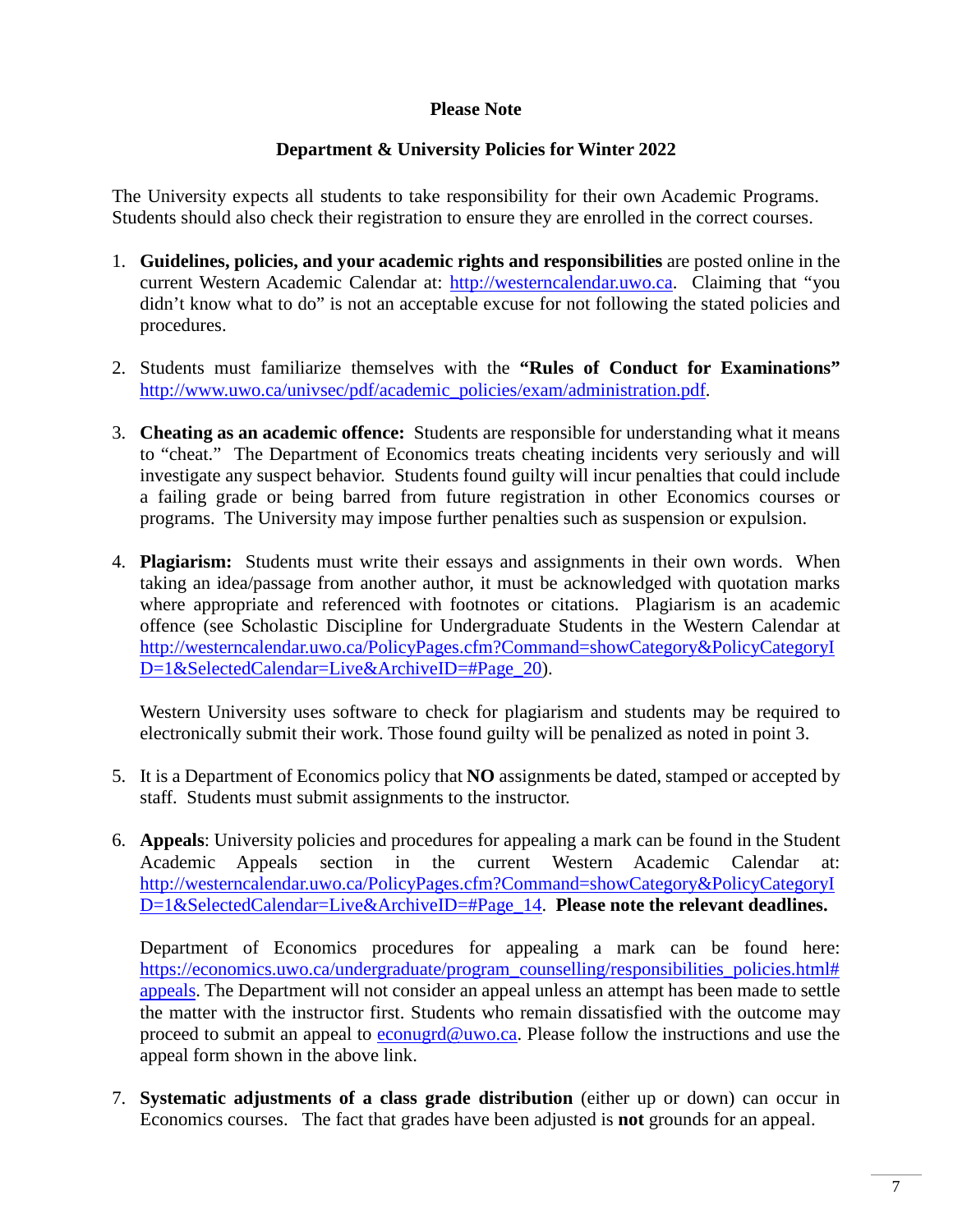8. Note the following **add and drop deadlines**:

| Deadline to add a second term half course:  | <b>Tuesday January 18, 2022</b> |
|---------------------------------------------|---------------------------------|
| Deadline to drop a second term half course: | Monday March 14, 2022           |

#### **Policy Regarding Makeup Tests and Final Examinations**

Faculty of Social Science policy states that oversleeping or misreading an exam schedule is NOT grounds for a makeup. This rule applies to midterm and final exams in the Department of Economics.

#### **Policies Regarding Academic Accommodation**

- The Faculty of Social Science's policies on academic accommodation are found at [https://counselling.ssc.uwo.ca/procedures/academic\\_consideration.html](https://counselling.ssc.uwo.ca/procedures/academic_consideration.html)
- **Accommodation for Students with Disabilities:** Students with disabilities or accessibility challenges should work with Accessible Education (formerly SSD, see [http://academicsupport.uwo.ca/accessible\\_education/index.html\)](http://academicsupport.uwo.ca/accessible_education/index.html), which provides recommendations for accommodation based on medical documentation or psychological and cognitive testing. The accommodation policy can be found here: [Academic](https://www.uwo.ca/univsec/pdf/academic_policies/appeals/Academic%20Accommodation_disabilities.pdf)  [Accommodation for Students with Disabilities.](https://www.uwo.ca/univsec/pdf/academic_policies/appeals/Academic%20Accommodation_disabilities.pdf)
- **Rewriting Exams and Retroactive Reweighting are NOT Permitted:** Students who proceed to write a test or examination must be prepared to accept the mark. Rewriting tests or examinations, or retroactive reweighting of marks, is **not** permitted. Self-Reported Absences cannot be used once a student has proceeded to start to write a test or exam.
- **Self-Reported Absences:** Students will have two opportunities during the fall and winter terms to receive academic consideration if they self-report a missed assessment using the online self-reported absence portal, provided the following conditions are met: the assessment is missed due to an absence of no more than 48 hours in duration, and the assessment for which consideration is being sought is worth 30% or less of the student's final grade. Students are expected to contact their instructors within 24 hours of the end of the period of the self-reported absence, unless noted otherwise on the syllabus. Students are not able to use the self-reporting option in the following circumstances:
	- for exams scheduled by the Office of the Registrar (e.g., final exams)
	- absence of a duration greater than 48 hours
	- assessments worth more than 30% of the student's final grade
	- if the student has opened or started the test or exam
	- if a student has already used the self-reporting portal twice during the fall/winter terms

If the conditions for a Self-Reported Absence are *not* met, students will need to provide a Student Medical Certificate (SMC) if the absence is medical or provide appropriate